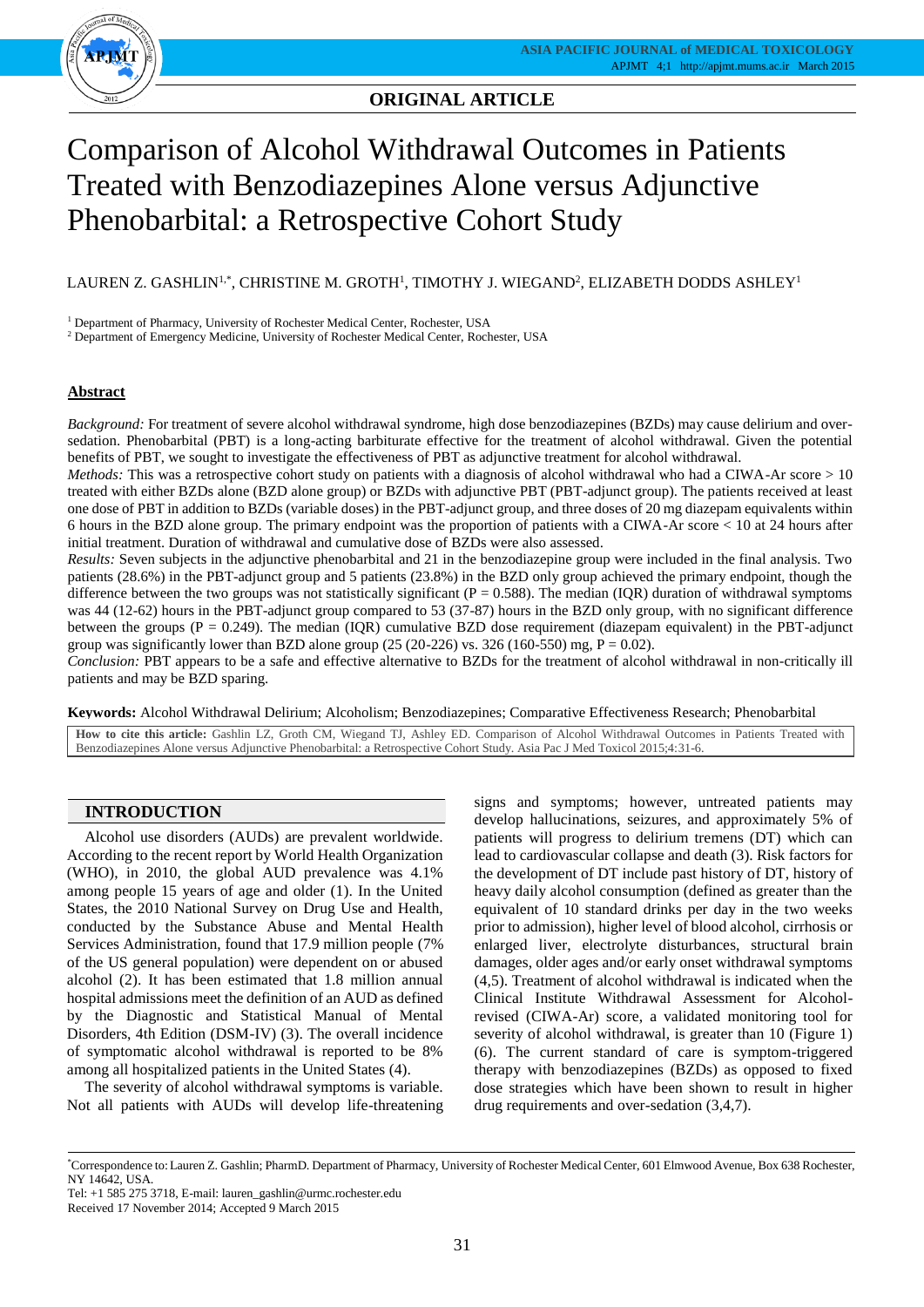

**Figure 1.** URMC Alcohol Withdrawal Guideline (Choice of benzodiazepine: Diazepam 20 mg orally is the preferred choice. In cirrhosis or severe liver dysfunction diazepam 10 mg or lorazepam 4 mg is recommended. If aged 60 or older diazepam 10 mg or lorazepam 2 mg is recommended.)

- CIWA-Ar: Clinical Institute Withdrawal Assessment for Alcohol-revised

Phenobarbital (PBT) is an alternative agent with limited data on its use in the management of alcohol withdrawal. Small studies have indicated that it may improve symptom control in progressed DTs, reduce the need for intensive care unit (ICU) admission and mechanical ventilation, decrease BZD dose requirements, and it has been used successfully in detoxification programs (8-14). Local guidelines for PBT use recommend a starting dose of 65 mg intravenously with reassessment of CIWA-Ar every 15 minutes, increasing the dose by two-fold up to 260 mg per dose until symptoms are controlled. Given the potential benefits of PBT and increased use at our institution, we sought to investigate the effectiveness of PBT as adjunctive treatment for alcohol withdrawal.

#### **METHODS**

#### Study design and subjects

This was a retrospective cohort study of patients admitted to the University of Rochester Medical Center (URMC) from March,  $1<sup>st</sup>$  2011 through October 31 $<sup>st</sup>$ , 2012 who were treated</sup> for alcohol withdrawal with either BZDs alone (BZD alone group) or BZDs with adjunctive PBT (PBT-adjunct group). This study was approved by the institutional review board. Subjects were identified through electronic medical record reports which queried the database for orders for intravenous PBT or intravenous and oral diazepam or lorazepam in addition to ICD-9 codes related to alcohol withdrawal or an administration instruction containing "CIWA." Subjects were included if they: (a) were 18 years old or older, (b) received a diagnosis of alcohol

withdrawal, had at least one documented CIWA-Ar score greater than 10, (c) received at least one dose of intravenous PBT in addition to BZDs (variable doses) in the PBT-adjunct group, and (d) received at least 3 doses of 20 mg oral diazepam or equivalent in a six hour period in the BZD alone group. These criteria were based on institutional guidelines for the treatment of patients at risk for moderate to severe alcohol withdrawal (Figure 1). Subjects were excluded from the analysis: if they received BZDs or PBT therapy for any indication other than alcohol withdrawal, primidone (which can be metabolized to PBT), an intravenous ethanol infusion, if they were directly admitted to the ICU when alcohol withdrawal treatment was initiated, or if they had a positive urine toxicology screen for BZDs (unless given for the treatment of alcohol withdrawal), barbiturates, opiates (unless administered at URMC prior to sampling), or other illegal substances.

#### Data collection

Demographic data collected from the subject's medical record included: age, gender, primary reason for admission, past medical history of alcohol withdrawal, alcohol withdrawal seizures or DT, blood level of hepatic transaminases, history of cirrhosis, estimated ethanol intake in the 2 weeks prior to admission (obtained via provider documentation during history taking), blood alcohol concentration (BAC) on admission, the availability of baseline CIWA-Ar score prior to treatment and baseline score, and time to start the first dose of either medications after the first documented CIWA-Ar score. The CIWA-Ar score was recorded 24 hours after the first dose of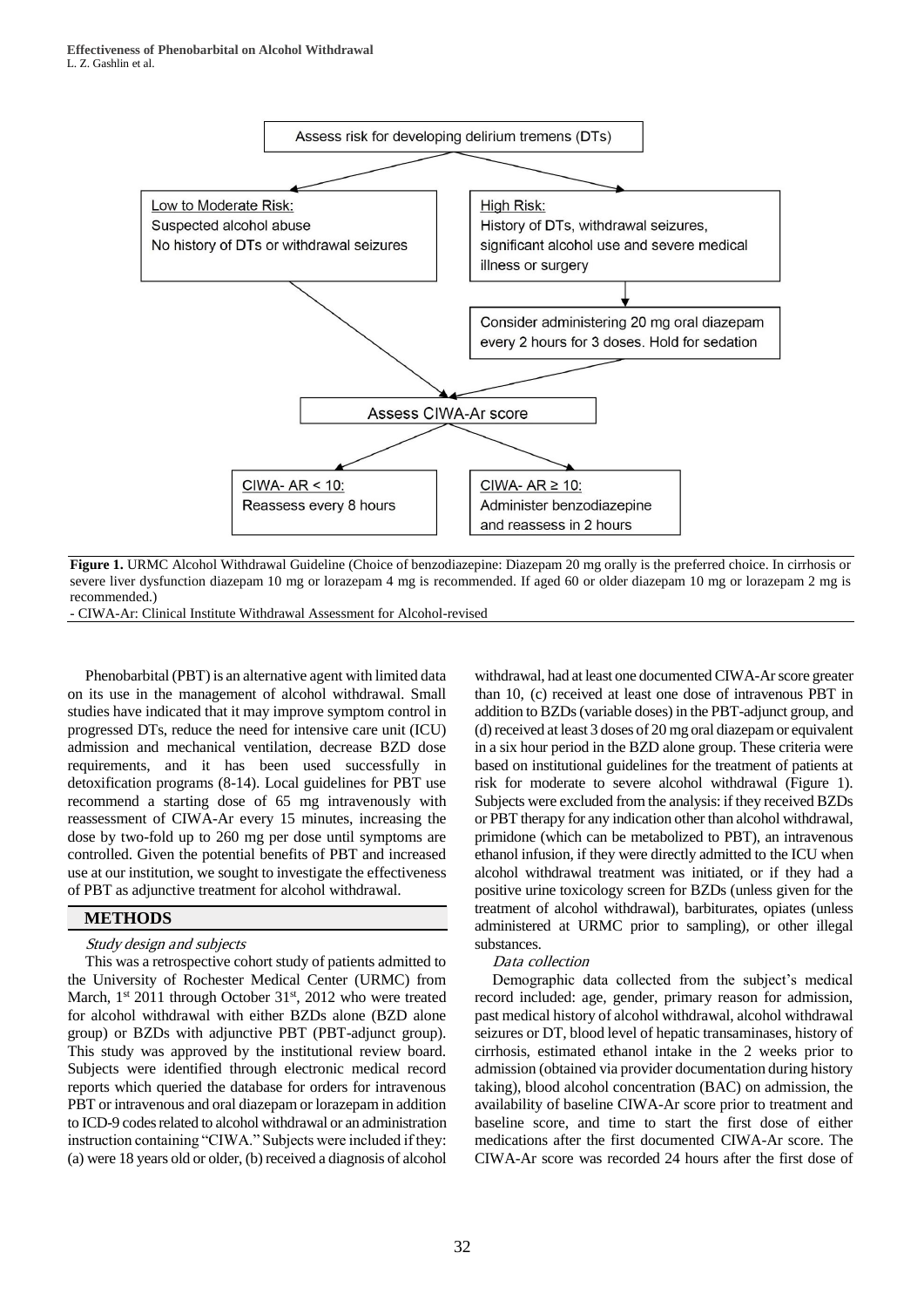medication (PBT or BZD). The primary endpoint was the proportion of patients who had a CIWA-Ar score less than 10 at 24 hours after treatment initiation, regardless of whether PBT or BZD was given first. If a score was not available at the 24 hour mark, the last recorded score prior to the 24 hour mark was used. All patients in both groups were included in the analysis of secondary and safety endpoints. Secondary endpoints included: mean and median discrete benzodiazepine dose, cumulative benzodiazepine dose, mean and median discrete PBT dose (mg and mg/kg), mean cumulative dose of PBT, length of stay, and the presence of BZD refractory withdrawal. BZD refractory withdrawal was defined as persistent withdrawal symptoms despite treatment with a single intravenous diazepam dose greater than or equal to 40 mg, i.e. 40 mg of intravenous diazepam (or equivalent) in one hour or 200 mg of intravenous diazepam in 4 hours (13,15,16). All BZD doses were reported in diazepam equivalents; for example 1 mg lorazepam  $= 5$  mg diazepam (17). Safety endpoints included aspiration events (witnessed or defined as new radiographic infiltrate due to probable aspiration), need for intubation, need for ICU admission, seizures, need for rapid response call (call for rapid emergency response team composed of critical care clinicians, ICU nurses nad respiratory therapists), hemodynamic instability, and mortality.

## Statistical analysis

The results are presented with frequency (percentage) for dichotomous variables and mean  $\pm$  standard deviation (SD) for continuous variables with normal distribution or median and interquartile range (IOR) for continuous variables with non-normal distribution. The effect of the treatment on dichotomous endpoints, including the primary endpoint, was analyzed using Fisher's exact test, while continuous secondary endpoints were analyzed by Mann-Whitney U test. Because most alcohol withdrawal patients admitted to our institution received only BZDs, in order to ensure heterogeneity of the BZD only group, up to three times the number of patients enrolled in PBT-adjunct groupwere enrolled into the BZD only group. A power calculation was performed based upon a previous study comparing symptom triggered versus fixed doses of oxazepam (18). In that study, 45% of subjects treated with a BZD were symptomatic 24 hours after commencement of the treatment. We hypothesized that the addition of PBT would decrease the proportion of subjects who were symptomatic at 24 hours to 25%.

### **RESULTS**

From March  $1<sup>st</sup>$ , 2011 through October 31 $<sup>st</sup>$ , 2012, 28</sup> patients received PBT for alcohol withdrawal in URMC. Seven patients met inclusion criteria and were enrolled in the PBT-adjunct group. A total of 21 patients were excluded due to: direct admission to the ICU  $(n = 11)$ , CIWA-Ar criteria not met  $(n = 6)$ , and positive toxicology screening or concomitant drug overdose  $(n = 4)$ . During the same time period, 3083 patients received BZDs for alcohol withdrawal. Per the study protocol, 89 patients were screened for enrollment via random number generator to enroll 21 patients into the benzodiazepine group. A total of 68 patients were excluded due to: dose criteria not met  $(n = 29)$ , direct admission to the ICU ( $n = 12$ ), CIWA-Ar criteria not met (n  $= 11$ ), positive toxicology screening of concomitant drug overdose (n = 11), treatment with an ethanol infusion (n = 2), treatment with PBT during hospital admission  $(n = 2)$  and seizure of unknown origin  $(n = 1)$ .

The baseline characteristics of subjects are shown in table 1.

| Table 1. Baseline characteristics of subjects                    |                                    |                                    |                   |  |  |
|------------------------------------------------------------------|------------------------------------|------------------------------------|-------------------|--|--|
|                                                                  | Study groups                       |                                    | P value           |  |  |
|                                                                  | Phenobarbital-adjunct<br>$(n = 7)$ | Benzodiazepine alone<br>$(n = 21)$ |                   |  |  |
| Male gender, $n$ $(\%)$                                          | 6(85.7)                            | 18(85.7)                           | 1.000<br>$\simeq$ |  |  |
| Age (year), mean (range)                                         | $46.1(33-58)$                      | 49.9 (30-77)                       | 0.756             |  |  |
| Alanine aminotransferase (U/L), mean $\pm$ SD                    | $50.5 \pm 34$                      | $66.2 \pm 48$                      | 0.316             |  |  |
| Aspartate aminotransferase (U/L), mean $\pm$ SD                  | $61.3 \pm 28$                      | $114.4 \pm 110$                    | 0.408             |  |  |
| On-admission BAC measured, n (%)                                 | 6(85.7)                            | 15(71.4)                           | 0.639             |  |  |
| On-admission BAC (mg/dL), mean $\pm$ SD                          | $203.4 \pm 145$                    | $204.4 \pm 78$                     | 0.205             |  |  |
| Undetectable BAC on admission, n (%)                             | 1/6(16.7)                          | 8/15(53.3)                         | 0.178             |  |  |
| Documented history of cirrhosis, n (%)                           | 0(0.0)                             | 0(0.0)                             |                   |  |  |
| Past medical history of alcohol withdrawal, n (%)                | 3(42.9)                            | 12(57.1)                           | 0.670             |  |  |
| Past medical history of delirium tremens, n (%)                  | 1(14.3)                            | 2(9.5)                             | $= 1.000$         |  |  |
| Past medical history of withdrawal seizures, n (%)               | 2(28.6)                            | 10(47.6)                           | 0.662             |  |  |
| CIWA-Ar recorded prior to treatment, n (%)                       | 2(28.6)                            | 11(52.4)                           | 0.385             |  |  |
| CIWA-Ar prior to treatment, median (range)                       | $13.5(13-14)$                      | $15(4-34)$                         | 0.641             |  |  |
| Highest recorded CIWA-Ar, median (IQR)                           | $22(17-23.5)$                      | $24(18-31)$                        | 0.321             |  |  |
| Estimated ethanol use more than 8 standard drinks per day, n (%) | 4(57.1)                            | 14(66.7)                           | 0.674             |  |  |

- BAC: Blood alcohol concentration

- CIWA-Ar: Clinical Institute Withdrawal Assessment for Alcohol-revised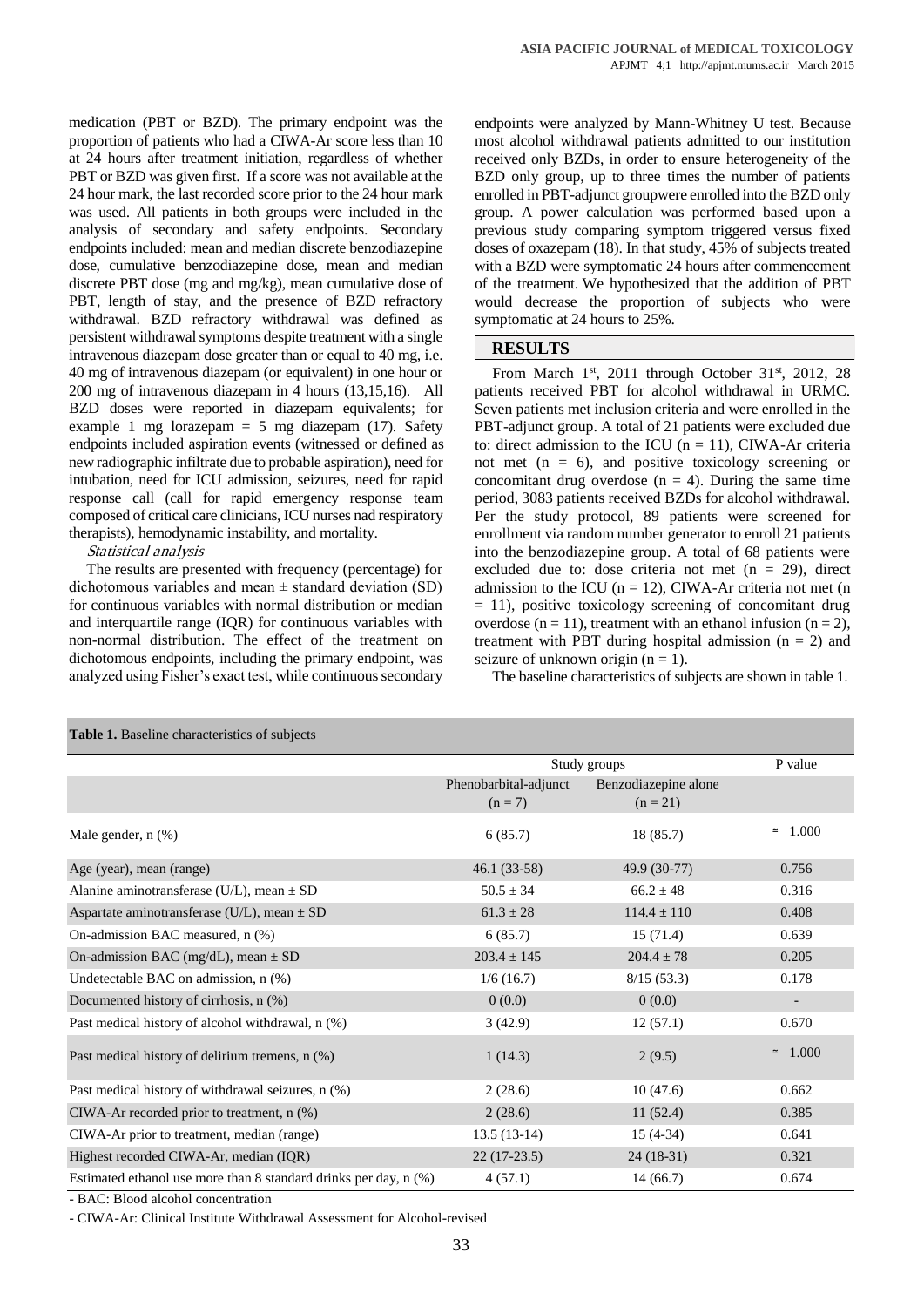Aspartate aminotransferase (AST) appeared to be numerically higher at baseline in the BZD alone group; however, the difference did not reach statistical significance. The percentage of subjects with an undetectable BAC on admission was also observed to be numerically higher in the BZD alone group versus PBT-adjunct group; however, this difference also did not reach statistical significance. A past medical history of alcohol withdrawal syndromes, defined as alcohol withdrawal, DT, or withdrawal seizures, was documented in 57.1% of subjects in the PBT-adjunct group and 66.7% of subjects in the BZD alone group. Two patients (28.6%) in the PBT-adjunct group and 5 patients (23.8%) in the BZD only group achieved the primary endpoint, though the difference between the two groups was not statistically significant ( $P = 0.588$ ). The median (IQR) duration of withdrawal symptoms was 44 (12-62) hours in the PBTadjunct group compared to 53 (37-87) hours in the BZD only group, despite no significant difference between the groups  $(P = 0.249)$ . The median (IQR) cumulative BZD dose requirement (diazepam equivalent) in the PBT-adjunct group was significantly lower than BZD alone group (25 (20-226) vs. 326 (160-550) mg, P = 0.02). BZDs were the first medication administered for alcohol withdrawal in all cases

except one. One subject (14.3%) in the PBT-adjunct group met criteria for BZD-resistant withdrawal compared to 12 subjects (57.1%) in the BZD alone group, which shows the difference was close to level of significance ( $P = 0.08$ ). The safety endpoints are displayed in table 3. There were no statistically significant differences in the incidence of adverse events observed. One subject died in the PBT-adjunct group due to pulseless electrical activity arrest shortly after being transferred to the ICU where he was intubated for hypoxemia. It is unclear whether this was directly linked to severity of poisoning or the adverse effect of treatments he received or other comorbidities as he had a past medical history notable for chronic obstructive pulmonary disease and aspiration pneumonia with a significant chest radiograph.

## **DISCUSSION**

Despite the use of symptom-triggered BZD therapy, alcohol withdrawal has remained difficult to treat. BZD requirements may vary significantly between patients and long-acting agents with active metabolites may accumulate in the elderly and those with hepatic disease leading to oversedation (4). Patients with refractory symptoms or high BZD requirements are often admitted to the ICU and may require

#### **Table 2.** Primary and secondary endpoints

|                                                                | Study groups                       |                                    | P value |
|----------------------------------------------------------------|------------------------------------|------------------------------------|---------|
|                                                                | Phenobarbital-adjunct<br>$(n = 7)$ | Benzodiazepine alone<br>$(n = 21)$ |         |
| Primary Endpoint                                               |                                    |                                    |         |
| CIWA-Ar less than 10 at 24 hours, $n$ $%$ )                    | 2(28.6)                            | 5(23.8)                            | 0.588   |
| Secondary Endpoints                                            |                                    |                                    |         |
| Duration of withdrawal symptoms (hour), median (IQR)           | $44(12-62)$                        | 53 (37-87)                         | 0.249   |
| Length of hospital stay (day), median (IQR)                    | $4(1-4.5)$                         | $5(3-9)$                           | 0.189   |
| Discrete benzodiazepine dose <sup>*</sup> (mg), median (IQR)   | $10(9-16)$                         | $20(15-20)$                        | 0.080   |
| Cumulative benzodiazepine dose <sup>*</sup> (mg), median (IQR) | $25(20-226)$                       | 326 (160-550)                      | 0.020   |
| Discrete phenobarbital dose (mg), median (IQR)                 | 130 (106-195)                      |                                    |         |
| Cumulative phenobarbital dose (mg), median (IQR)               | 455 (309-618)                      |                                    |         |
| Cumulative phenobarbital dose (mg/kg), median (IQR)            | $6.3(3.5-10.3)$                    |                                    |         |

Benzodiazepine doses are reported in diazepam equivalents

- CIWA-Ar: Clinical Institute Withdrawal Assessment for Alcohol-revised

| <b>Table 3.</b> Safety endpoints   |                                    |                                    |                   |
|------------------------------------|------------------------------------|------------------------------------|-------------------|
|                                    | Study groups                       |                                    | P value           |
|                                    | Phenobarbital-adjunct<br>$(n = 7)$ | Benzodiazepine alone<br>$(n = 21)$ |                   |
| Aspiration event, $n$ $(\%)$       | 1(14.3)                            | 1(4.8)                             | 0.440             |
| Intubation requirement, $n$ $(\%)$ | 1(14.3)                            | 1(4.8)                             | 0.440             |
| ICU admission, $n$ $(\%)$          | 1(14.3)                            | 4(19)                              | 1.000<br>$\simeq$ |
| Seizures, $n$ $(\%)$               | 0(0.0)                             | 1(4.8)                             | 1.000<br>$\simeq$ |
| Hemodynamic instability, n (%)     | 1(14.3)                            | 1(4.8)                             | 0.440             |
| Mortality, $n$ $(\%)$              | 1(14.3)                            | 0(0.0)                             | 0.250             |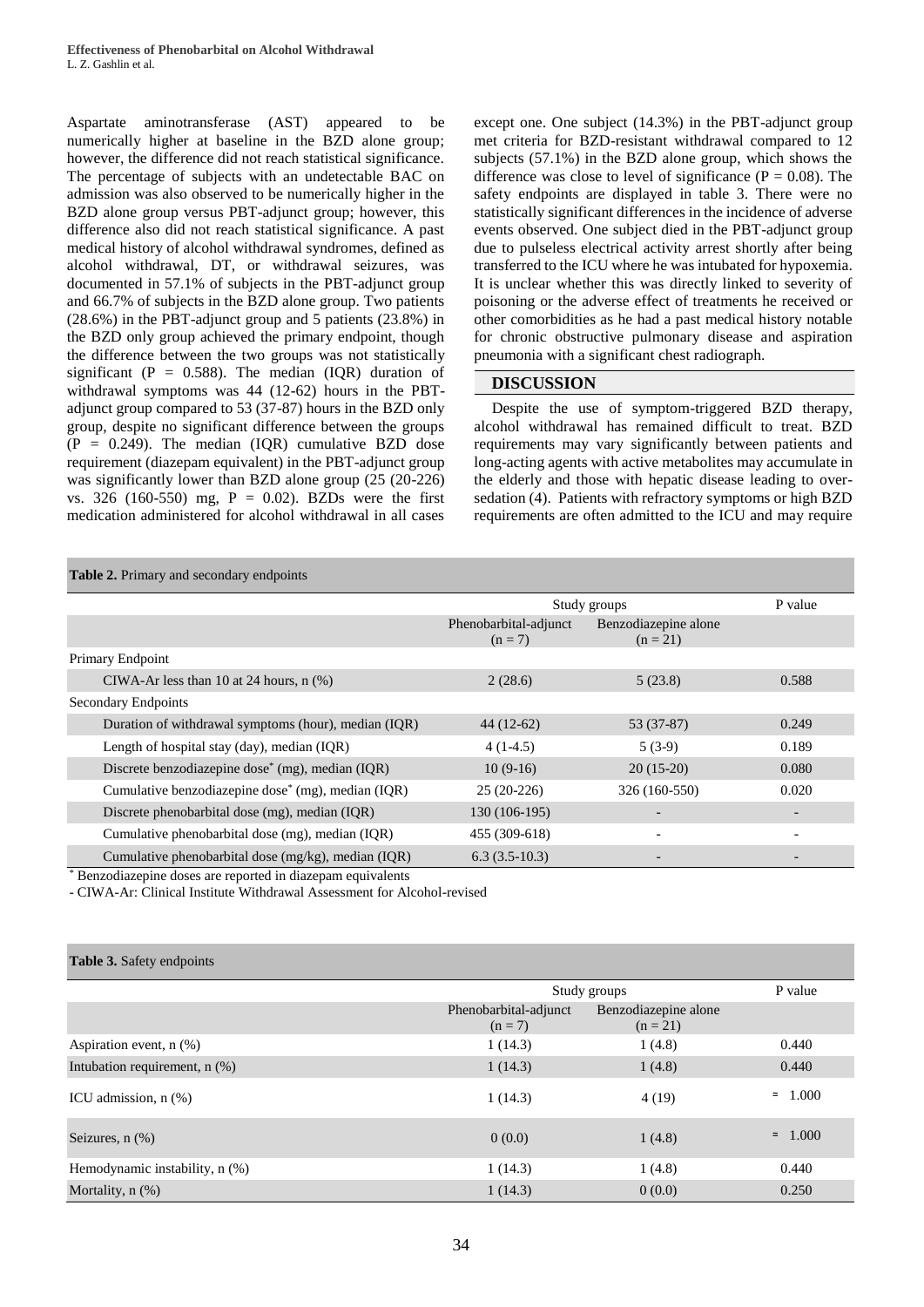mechanical ventilation increasing length of hospital stay and potential complications (10,13).

Similar to BZDs, PBT enhances the effect of GABA at its receptor, a chloride channel. PBT increases the duration of channel openings versus the BZDs which increase the frequency of channel openings (19). This difference may explain the observed synergy with both agents in previous reports, and the effectiveness of PBT in BZD refractory alcohol withdrawal (13).

In this study, we found that adjunctive PBT therapy significantly reduced the BZD dose requirement for patients with alcohol withdrawal syndrome. However, there were no statistically significant differences in adverse events between patients receiving PBT + BZDs and BZD alone, although as mentioned previously there was one death in the PBTadjunct group. There are few studies evaluating the use of PBT in alcohol withdrawal while their study designs and endpoints are highly variable. A recent prospective study in the emergency department included 102 patients and compared a single dose of PBT 10 mg/kg to placebo in addition to symptom-triggered BZDs. The findings included decreased transfer to the ICU and decreased BZD requirements (14). Another prospective trial on 44 patients in an emergency department compared 48 hours of treatment with PBT or lorazepam (9). After 48 hours, the patients in the PBT arm received placebo while the patients in the lorazepam arm received chlordiazepoxide. The mean cumulative PBT dose was 509 mg. Both agents significantly decreased CIWA-Ar score from baseline to the last visit, while there was no statistically significant difference in discharge or 48 hour follow-up scores, suggesting that the effects of PBT on alcohol withdrawal symptoms persist without the need for additional doses (9). A third study conducted in an emergency department on 62 patients found that 92% were safely discharged with no re-admission in seven days after receiving a mean total dose of 598 mg of intravenous PBT or 8.4 mg/kg body weight (12). A retrospective study on patients admitted to the ICU for the treatment of alcohol withdrawal which compared a treatment plan of escalating doses of BZDs and PBT with another treatment plan of symptom-triggered BZDs alone showed that the use of escalating doses of BZDs and PBT significantly reduced the need for mechanical ventilation and showed trends towards reduced length of hospital stay and nosocomial infection (10). Patients received a median cumulative PBT dose of 390 mg, although the range was quite broad (10).

In the present study, there was no statistically significant difference between PBT adjunct-group and BZDs alone for reducing the proportion of patients with withdrawal symptoms requiring treatment at 24 hours. The median cumulative PBT requirement of 455 mg in this study was consistent with previous studies (9-11)

#### **LIMITATIONS**

There were several limitations of our study. It was designed as a retrospective cohort which increases the risk of selection bias. In an effort to control for the possibility of higher severity patients in the PBT-adjunct group, patients were only included in the BZD only group if they met the minimum BZD dose requirements (3 or more equivalent doses of diazepam) specified in the inclusion criteria. This criterion was chosen based on the recommended doses in our local guideline for patients at high risk for DTs (Figure 1). The groups appeared comparable based on history of alcohol withdrawal syndromes and other demographics, however there was a numerically higher, although not statistically significant, mean AST in the BZD only group which may indicate a higher incidence of alcoholic hepatitis in this group. Furthermore, there were more patients in the BZD alone group who had an undetectable BAC on admission, although the difference did not reach statistical significance, which may indicate that these patients were actively withdrawing from alcohol to a greater extent than those who received PBT, although pre-treatment CIWA-Ar scores were comparable. We also specifically excluded patients who were admitted to ICU for inception of alcohol withdrawal treatment or PBT in order to evaluate if there was a difference in ICU admission or intubation rate between the groups. This significantly decreased the population of patients available to enroll in the PBT-adjunct group and we were not able to demonstrate a significant difference in the number of subjects requiring ICU admission or intubation. An important limitation was the small sample size which could not adequately power the primary endpoint to detect a statistical difference in resolution of withdrawal. This study was too small to show statistically significant differences in the duration of alcohol withdrawal with the use of PBT.

#### **CONCLUSION**

PBT appears to be as safe as BZDs in treatment of alcohol withdrawal while it is effective on reducing the BZD dose requirement especially for non-critically ill patients and may be BZD sparing. Larger, prospective studies are necessary to be conducted to fully clarify the effectiveness of PBT on alcohol withdrawal patients.

#### **ACKNOWLEDGEMENT**

We would like to acknowledge the numerous contributions of our colleagues in the Department of Pharmacy for their assistance in designing and implementing this research.

**Conflict of interest:** No authors have any conflicts to disclose.

**Funding and support:** None.

#### **REFERENCES**

- World Health Organization (WHO). Global status report on alcohol and health 2014. Geneva, Switzerland: WHO Press; 2014.
- 2. Substance Abuse and Mental Health Services Administration. Results from the 2010 National Survey on Drug Use and Health: Summary of National Findings, NSDUH Series H-41, HHS Publication No. (SMA) 11-4658. Rockville, MD: Substance Abuse and Mental Health Services Administration; 2011.
- 3. Mayo-Smith MF, Beecher LH, Fischer TL. Management of Alcohol Withdrawal Delirium: An Evidence-Based Practice Guideline. Arch Intern Med 2004;164:1405-12.
- 4. Perry EC. Inpatient Management of Acute Alcohol Withdrawal